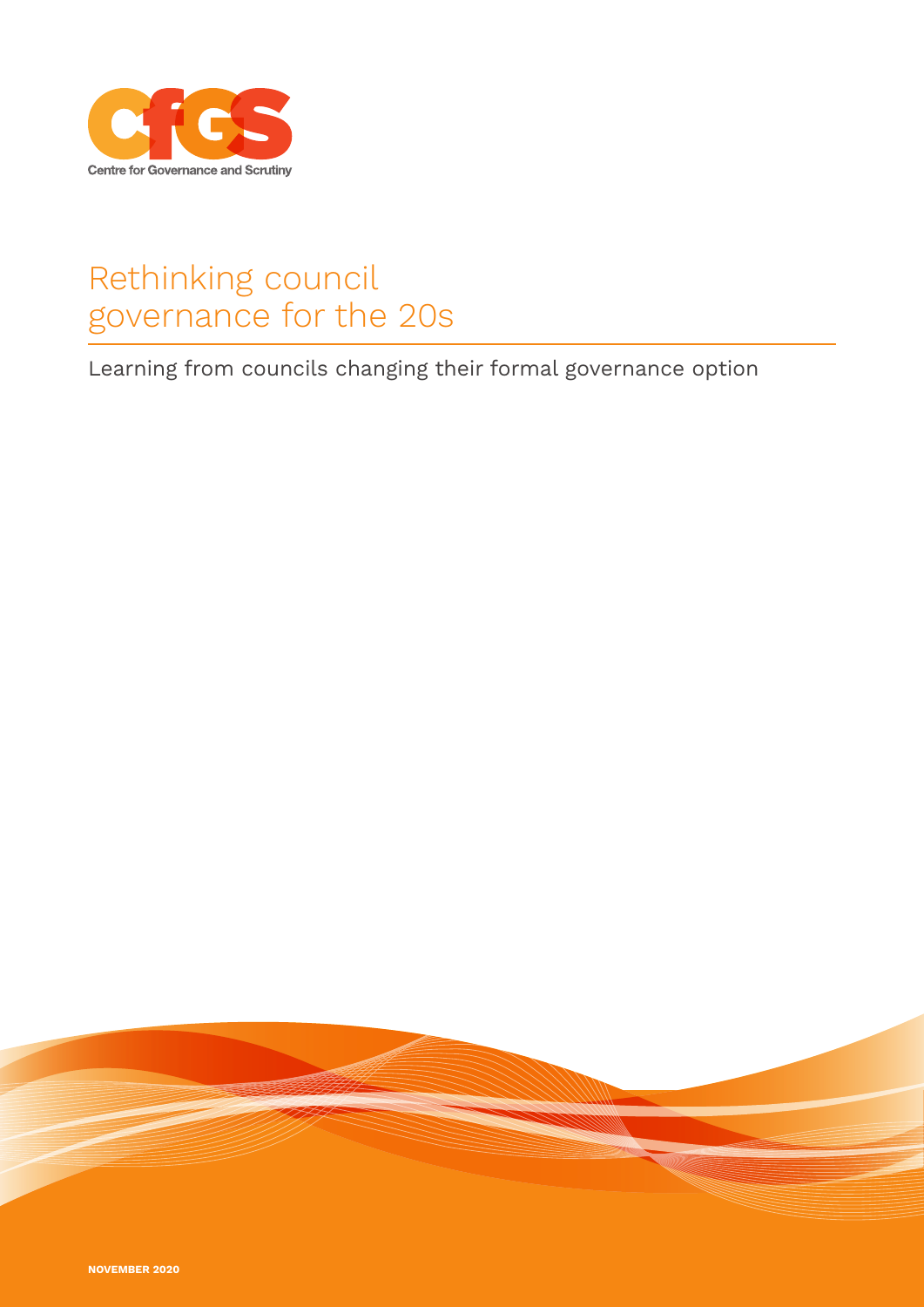©2021 Centre for Governance and Scrutiny Permission granted to reproduce for personal and educational use only. Commercial copying, hiring, lending is prohibited.

This publication was altered in January 2021 to provide more specifics on the timing of the first elections of councils moving to the directly-elected Mayoral model.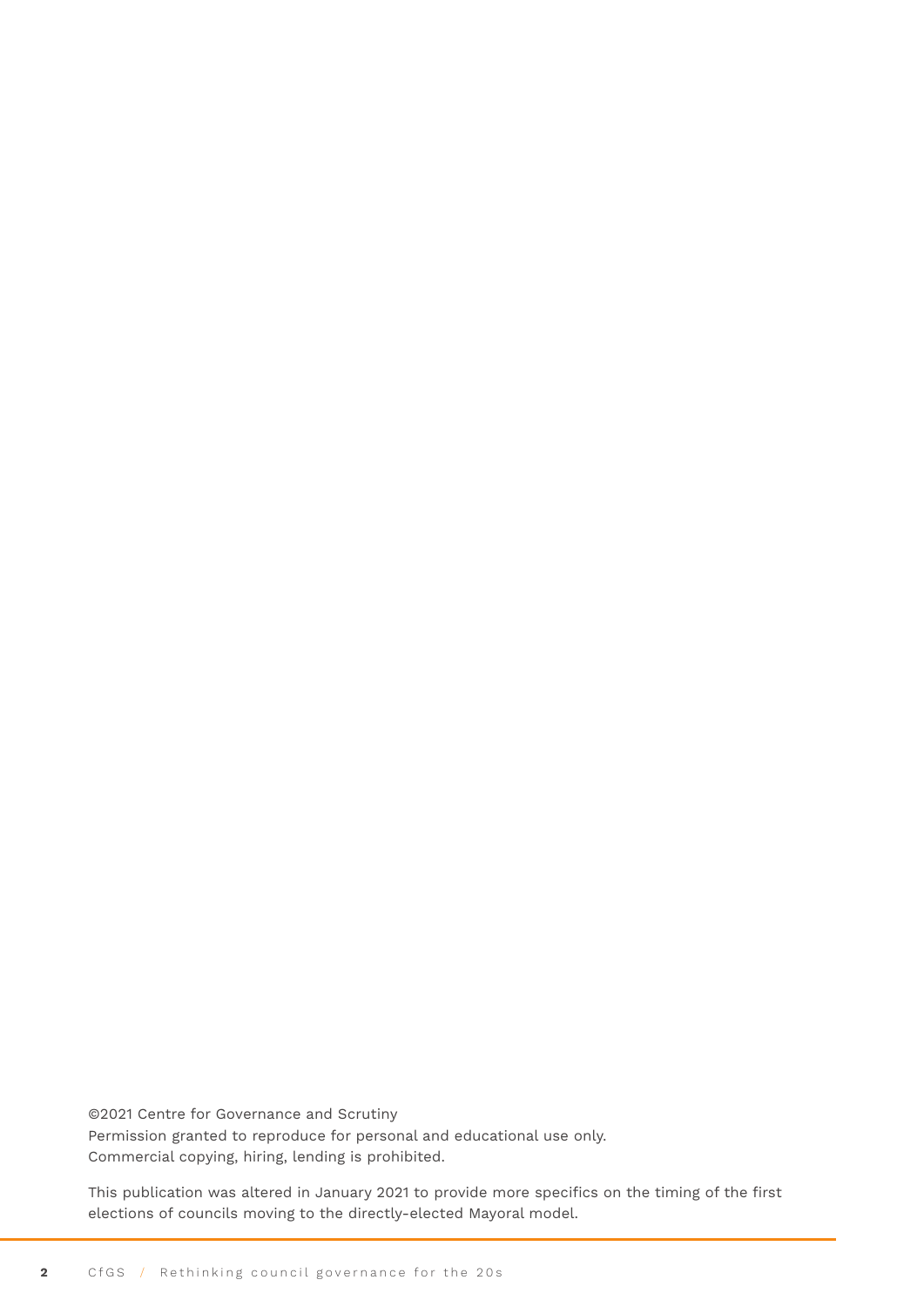### **Contents**

- / [Introduction](#page-3-0)
- / [Background and context](#page-4-0)
- / [The legal fundamentals](#page-6-0)
- / [The steps to making the change](#page-12-0)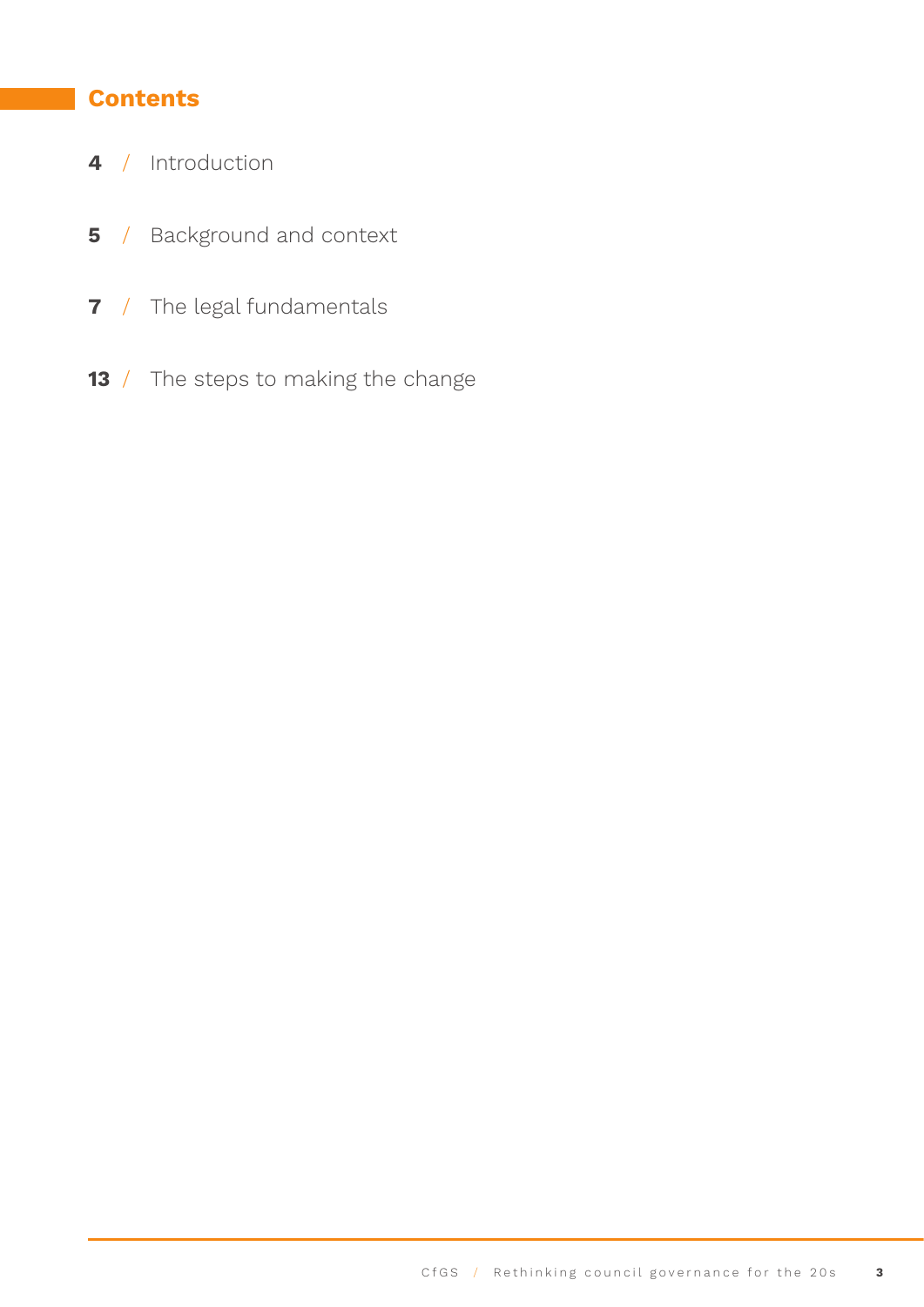### <span id="page-3-0"></span>**1. Introduction**

This paper is designed to assist councils considering making formal changes to their governance arrangements, using the powers set out in Chapter 4 of the Local Government Act 2000.

Two previous papers have been produced by CfGS to support councils to consider their options on governance change.

- **Musical chairs" (CfGS, 2012);**
- **E** "Rethinking governance" (CfGS / LGA, 2014)

Both documents contain useful and important context. This document is intended to update and expand on that context, while restating fundamental principles – based on the direct experiences of councils going through the process since 2011/12. An appendix to this document has been published, which can be accessed at [www.cfgs.org.uk/governance-change](http://www.cfgs.org.uk/governance-change). The appendix sets out as comprehensive as possible a list of councils which have considered, and/or made, a change in governance in recent years, as well as those councils contemplating change, with links to relevant documents. We intend to keep this document under review, publishing an updated version at least once a year.

This document is designed to be read by councillors, by council officers, and by those involved in campaigns on local governance issues.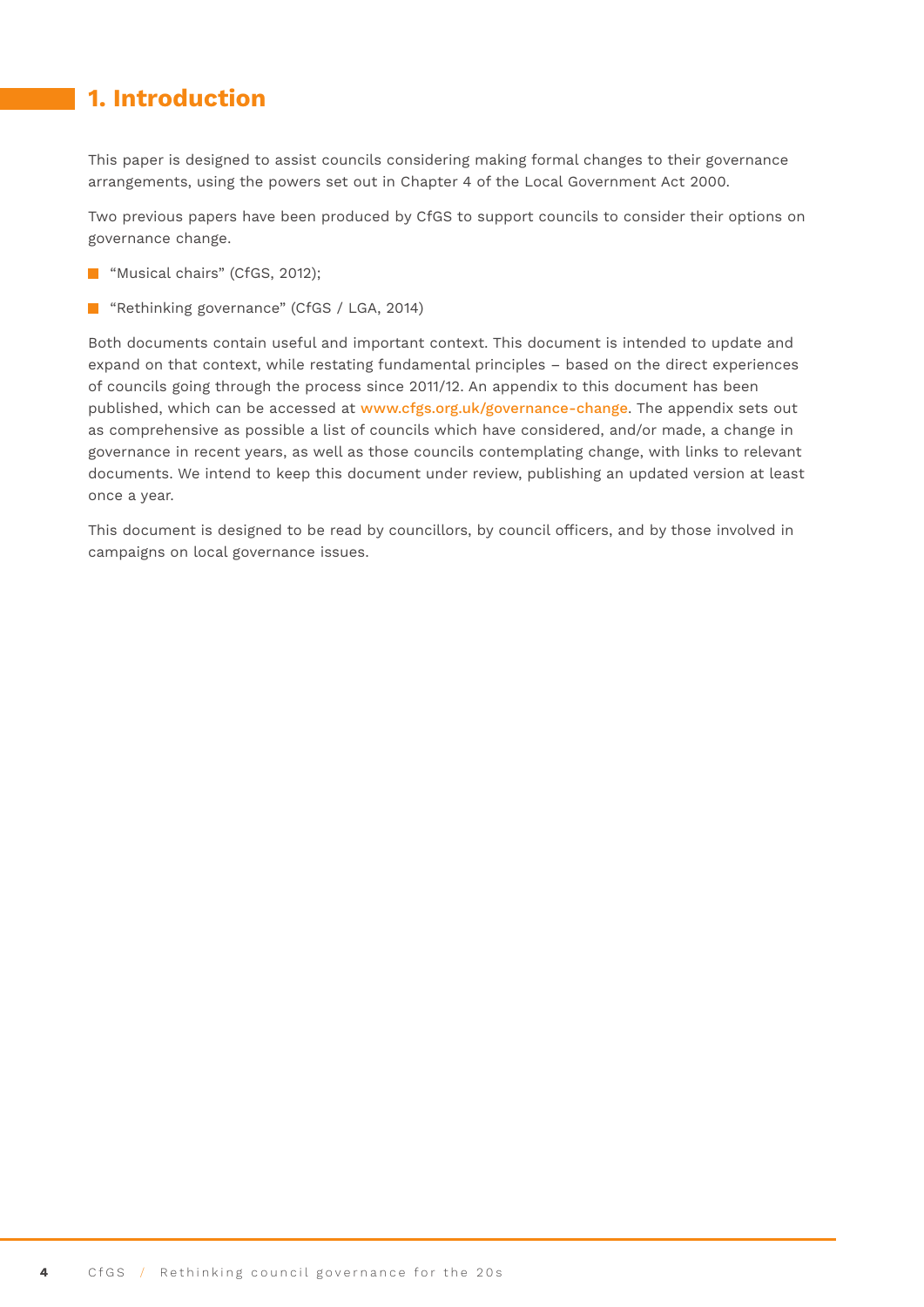### <span id="page-4-0"></span>**2. Background and context**

In 2011, much was made of new powers in the Localism Act for councils to be able to "return to" the committee system. For many, councils' forced transition from the committee system between 1999 and 2001 cast a long shadow, and there was an enthusiasm to re-adopt the committee model of working.

When the powers were brought in, however, they initially seemed a bit of a damp squib. A handful of councils announced their intention to move – experiences which we recounted in our 2013 publication "Musical chairs". Even a year later in 2014, when we and the LGA produced our "thinking toolkit" entitled "Rethinking governance", only a handful more councils had decided to make the move.

More recently, however, a larger number of councils have decided to go down this road. There could be a number of reasons for this. The local government landscape in the second half of the last decade was politically febrile, with more councils under no overall control and more being regularly contestable (ie, changing hands between parties regularly). Under these circumstances it seems to be the case that leader-cabinet councils look less attractive to some, and the promises made of the more "consensual" committee system model appear a better fit.

We don't believe, however, that any one governance model is intrinsically better than any other. Any of the prevailing models – Mayoral, committee, leader/cabinet or a hybrid form – can be made to work. Structures are important, and can influence and inform behaviour. But culture – how people are predisposed to behave and think, depending on their roles – is arguably more critical. Without the right attitudes, values and behaviours being in place, a system which looks exceptional on paper could be found wanting in practice. Equally, a governance system which might be robust and effective in one council could be inadequate if transposed wholesale into another authority.

There are no hard and fast rules for where these strengths and weaknesses may arise – they depend largely on local context. For that reason, this paper aims to:

- **Provide a brief reminder of the legal issues and requirements relating to a change in governance;**
- **Restate and refine the fundamental steps that we recommended in "Rethinking governance" that** councils considering governance change take;
- $\blacksquare$  Set out the practical experiences of a number of councils which have taken the decision to change governance option in recent years, and reflect on their experiences.

We should stress that commentary on councils and their experiences is ours alone, and reflects our own summary and analysis.

#### **2.1 Pros and cons, and the importance of culture**

There are no real pros or cons to any governance model.

Governance operates differently in every council. What is most important is culture – the behaviours, values and attitudes that govern how individuals work together. Particularly important here is the need for officers and members to work together to consider their options and decide on the right approach.

Changing structural model in the hope that people will start to behave differently won't work. If the plan is to bring about wider cultural change, with a change in structure being part of the way to deliver that change, then it may be worthwhile. But structural change, on its own, won't do this.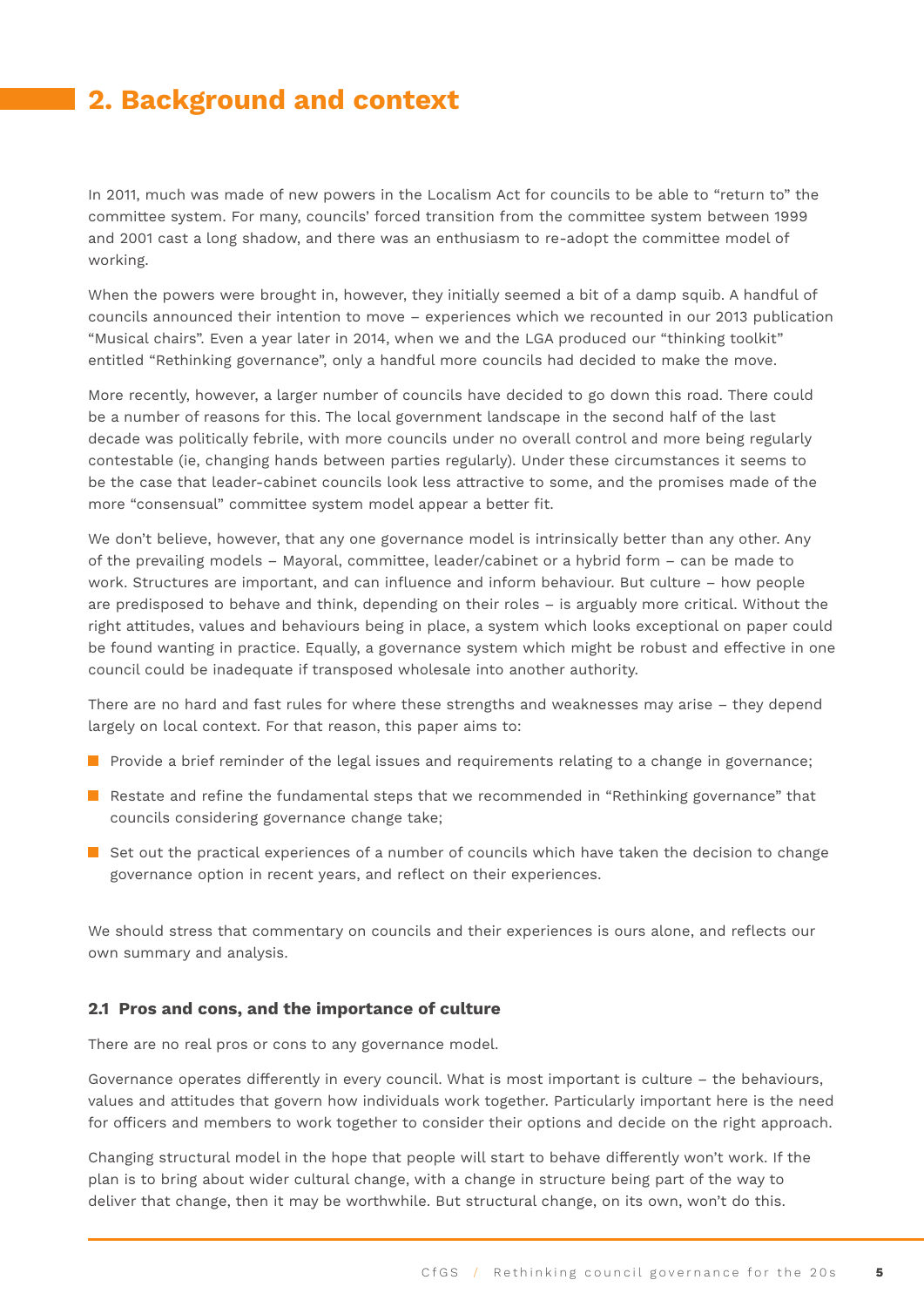Trying to transpose arrangements which suit another council is likely not to work, because every council is different. You are likely to come across generalised research on different models – either produced internally, or by external bodies (like ourselves). Always view this research in the context of the local situation in which you find yourself.

Having more people involved in the legal act of decision-making does not automatically make a system more democratic. This is because the important thing is for members to be able to influence the content of decisions. This will often mean involvement in policy development well before an issue comes for decision, and robust review of the implementation of that decision to check it has achieved its objectives. At the legal point the decision is made the only real options that exist are to approve or reject that decision – opportunities for alteration and amendment tend to be very limited.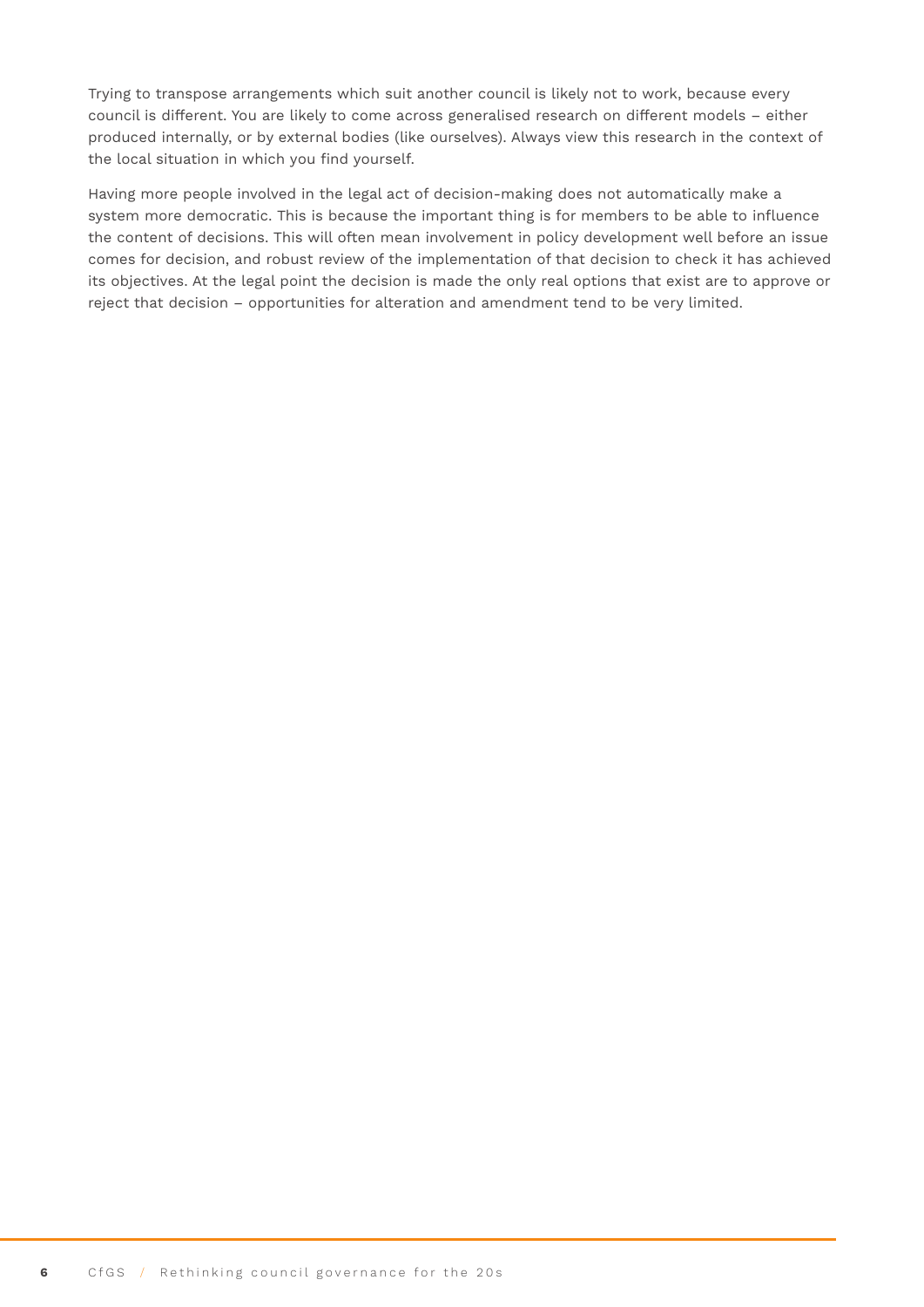## <span id="page-6-0"></span>**3. The legal fundamentals**

The powers to change governance option can be found in Chapter 4 of the Local Government Act 2000, as amended by the Localism Act 2011. Chapter 1 of the 2000 Act sets out that a council can opt to operate one of three governance options<sup>1</sup>:

| "Executive<br>arrangements"<br>(details in Chapter 2<br>of the 2000 Act)         | Fither<br>A directly elected executive Mayor and Cabinet, where the<br>Cabinet is appointed by the Mayor and which holds advisory<br>power, executive authority being vested in the Mayor, or;<br>A Leader and Cabinet, where the Leader and Cabinet share<br>executive authority. |
|----------------------------------------------------------------------------------|------------------------------------------------------------------------------------------------------------------------------------------------------------------------------------------------------------------------------------------------------------------------------------|
| <b>Committee</b><br>system<br>(details in Chapter 3<br>of the 2000 Act)          | A system of governance involving politically balanced<br>"service" committees of elected councillors making<br>decisions collectively.                                                                                                                                             |
| <b>Prescribed</b><br>arrangements<br>(details in section 9BA<br>of the 2000 Act) | A different system of governance, approved by the<br>Secretary of State following an application from a<br>local authority.                                                                                                                                                        |

It should be noted that in Labour authorities, Cabinet positions are usually filled by elections within the Labour Group, which lessens the executive authority of the Mayor/Leader.

Another option also exists – a **"hybrid"** governance arrangement.

A hybrid model is one that combines the features of more than one governance model. So there are some councils operating under the leader/cabinet model where scrutiny committees carry out detailed debate and discussion on forthcoming Cabinet decisions, and where Cabinet essentially rubber stamps what they decide. And there are some councils operating under the committee system which operate "de facto" cabinets made up of committee chairs.

We explain hybrids in more detail in a section below.

<sup>1</sup> Previously, councils could select one of four options. The first two were "executive arrangements" – the Leader and Cabinet, and Mayoral, models which continue to exist. The third model was the "Mayor and council manager" model, only adopted by one council which later abandoned it. The committee system was the<br>final option, but it was only available in a "streamlined" form for di "fourth option" – this is not a term that should be used today as an analogue for the committee system as it does not reflect the change in law, or the breadth of<br>possibilities relating to the contemporary committee system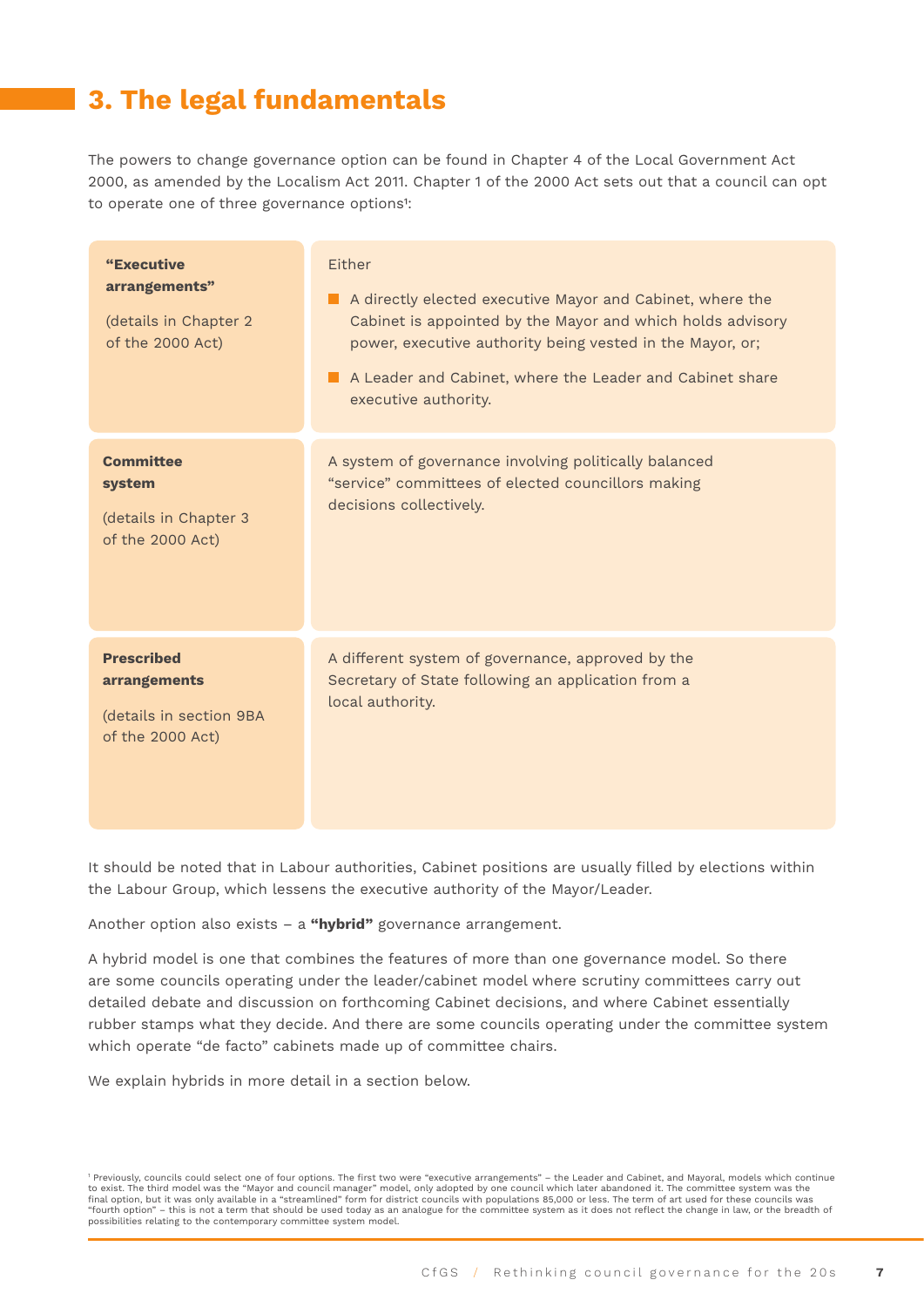#### **3.1 The options as a spectrum**

In reality, there are more than four "off the shelf" options. It is best to look at the various systems as points on a spectrum – from systems which involve all members in the legal act of decision-making to those that may involve only one person.

Fig 1: governance model options on a spectrum



To explain the options in this diagram:

- $\blacksquare$  Full service committee system. This is a model in which individual service committees have the freedom to make decisions in the way that they like. Decisions which cut across more than one area will need to go to multiple committees for signoff.
- **Service committees but with strong P&R. It is common for committee system authorities to** have a "policy and resources" or "strategy and resources" committee – a committee that has an overarching role in setting corporate policy. This committee may have the chairs of other committees sitting on it, and it may also set the agendas for those other committees. It will usually deal with major cross-cutting issues itself;
- **Streamlined "fourth option" style approach. Councils operating the committee system used to** be obliged to operate what was termed a "streamlined" model – with only a couple of service committees, a strategy and resources committee and a separate scrutiny committee.
- Hybrid, with executive ratification. This is a hybrid model, legally the leader-cabinet system but with features of the committee system. There are two basic forms:
	- A model where committees which, legally, are scrutiny committees actually act as de facto decision-making committees;
	- A model where politically-balanced Cabinet advisory committees or other such bodies exist as sub-committees of Cabinet, with overview and scrutiny remaining a distinct function.
- **Leader-cabinet with no individual decision-making. In this model, while all decisions are made by** Cabinet, Cabinet decides everything collectively, in formal meetings;
- **I** "Conventional" leader-cabinet. Under this model, there is a mix of all-Cabinet decision making, and individual cabinet member decision making by holders of distinct portfolios.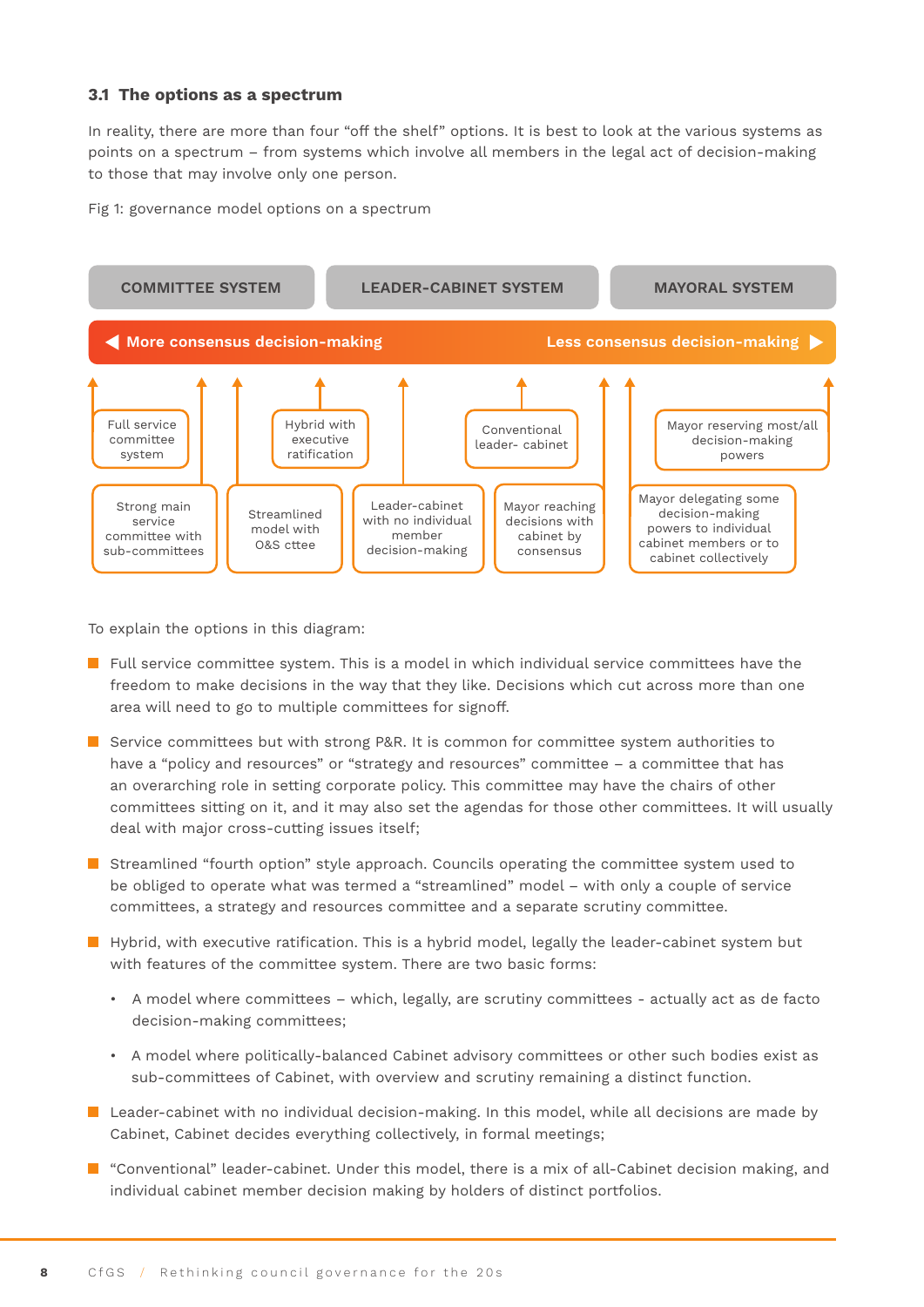- **EXECUTER MAYS EXECUTER MAY** Executive Mayor, with delegation to Cabinet condividual Cabinet members. In the Mayoral system formal powers rest with the Mayor, but here the Mayor may delegate a significant proportion of that power to Cabinet;
- **EXECUTER MALLET EXECUTER IN EXECUTER** Executive Mayor makes most or all decisions themselves, with Cabinet having a mainly advisory role.

These are not, of course, the only possible models. Other forms of hybrid, for example, exist. An appendix to this document sets out a full range of examples.

How these systems operate will rest on two technical issues:

- $\blacksquare$  the Council's formal scheme of delegation. This will also impact on the extent to which officers are delegated to make decisions; the scope and scale of officer decision-making being an important adjunct to the member systems described above;
- $\blacksquare$  the Council's decisions on "local choice" functions. Councils operating under executive options may decide which of certain functions sit with Cabinet, and which sit with full Council2.

How these systems operate will also rest on the council's wider approach to community participation and engagement. An increasing number of councils are experimenting with deliberative systems like "citizens' assemblies"3, with hyper-local systems of local governance (like neighbourhood forums with powers and budgets) and with systems for co-production of decisions. The presence of these decisions will naturally influence the scope and nature of member decision-making. An understanding of the available models needs to rest on the presence of these mechanisms.

#### **3.2 The legal change process**

Change can be made either by a **resolution of full Council** or by a **referendum**. A referendum can be called by the Council directly or can be precipitated by a valid petition (or by powers held by the Secretary of State to require a specified council to hold a referendum on the Mayor and Cabinet system). Some of the unique circumstances around referendums are set out later in this section.

A **resolution** may be laid at any point, by any councillor, and requires a simple majority to be passed. It only needs to set out the main features of a new governance system.

When a resolution is passed, the Council is required to publicise the forthcoming change – by making documents available at its offices for inspection and setting out plans for the change in a newspaper. There is no formal requirement to publish information online although the need to do this can probably be taken as a given.

This is a requirement for publicity rather than consultation, but councils will probably want to think about the need to ensure the final design of a new system reflects any public input.

Change can only happen on one specific day in the municipal calendar. This is the day of the Council's next Annual General Meeting. If change involves moving to, or from, the Mayoral system, the "relevant change time" is a day three days after the date when the next Mayoral election takes place or would otherwise be due to take place if the Mayoral system is being abolished. When Torbay held its referendum on moving away from the Mayoral system in 2016, the governance change itself could not take place until 2019, the date of what would otherwise have been the next Mayoral election.

Otherwise, the change happens in the course of the next AGM. This is the case whenever the resolution is laid.

<sup>&</sup>lt;sup>2</sup> Which can be found in Schedule 2 of the Local Authorities (Functions and Responsibilities) (England) Regulations 2000: https7://www.legislation.gov.uk/ <mark>uksi/2000/2853/contents/made</mark><br><sup>3</sup> London Borough of Newham being the first English council to establish a standing citizen's assembly as part of its governance arrangements.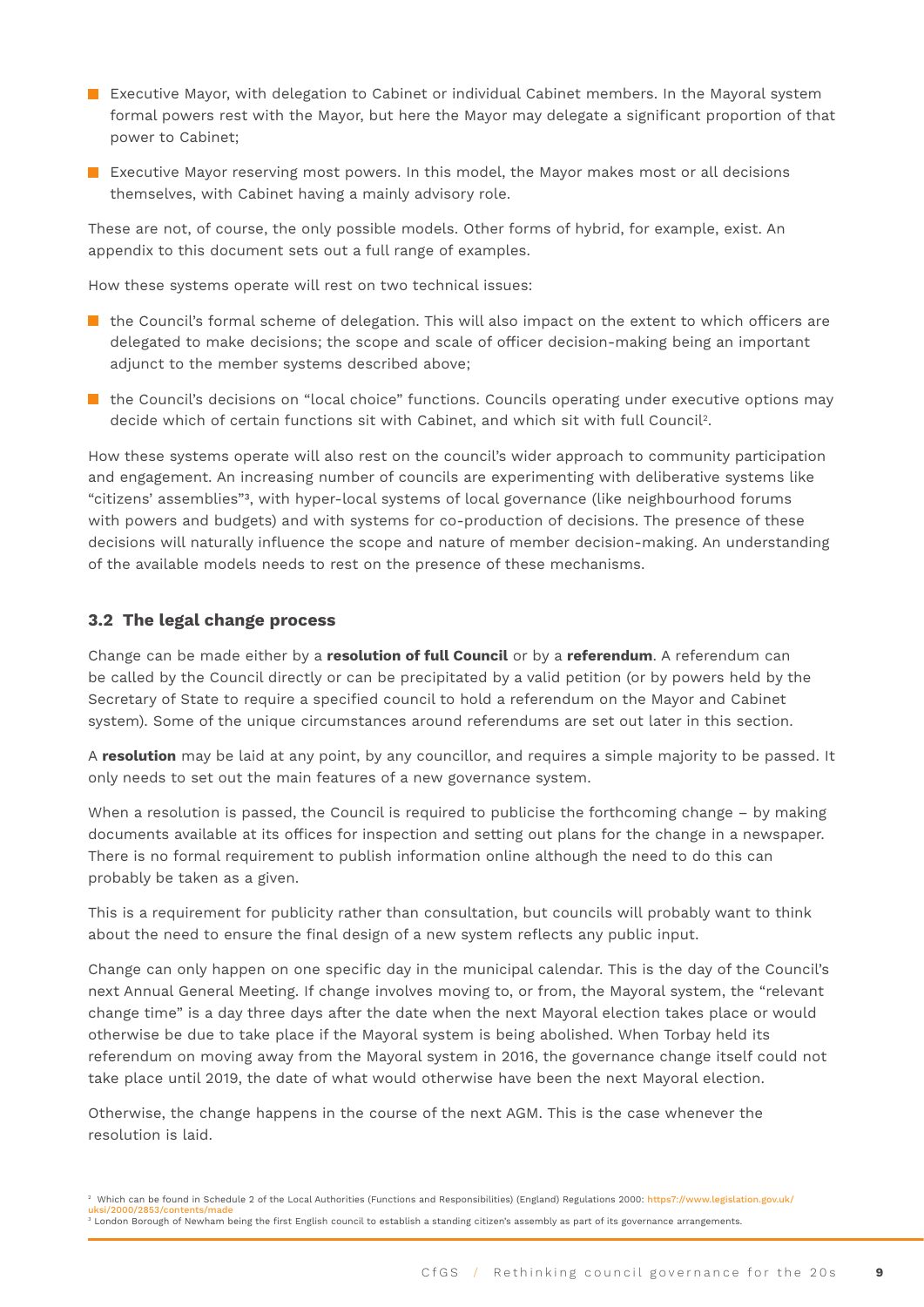In our assessment a resolution of Council should precede Council AGM by about six months. This provides enough time for officers and members to work together on the detailed design of a new system. We discuss the issues that will need to be decided in section 4.

A referendum may occur as a result of a Council resolution, or may be precipitated by a referendum. The same arrangements apply as above. Where a referendum is held, and the result is for a change in governance, a resolution must be passed by full Council within 28 days. This would mean that a referendum would result in a change in governance the following year. The exception to this is where the council is moving to a directly-elected mayor, either by resolution or referendum. Here, Regulations set out specific detail on when the first election of that Mayor should be held on the third Thursday of October of the same year. More information can be found in the Local Authorities (Elected Mayors)(Elections, Terms of Office and Casual Vacancies)(England) Regulations 2012.

The wording used in a referendum question is set out in legislation. Councils have no discretion over what wording is used.

|                  | <b>Change by resolution alone</b>                                                                                | <b>Change by resolution and</b><br>referendum                                                                                                              |
|------------------|------------------------------------------------------------------------------------------------------------------|------------------------------------------------------------------------------------------------------------------------------------------------------------|
| October 2021     | Council resolves to change<br>governance arrangements. The five<br>year time limit is counted from this<br>date. | Council resolves to hold a<br>referendum on governance change                                                                                              |
| <b>May 2022</b>  | The relevant change time is at<br>Council AGM.                                                                   | A referendum is held. The public<br>vote for a change in governance.                                                                                       |
| <b>June 2022</b> |                                                                                                                  | Within 28 days, a resolution to<br>change governance arrangements<br>is passed. The ten year time limit<br>is counted from the date of this<br>resolution. |
| <b>May 2023</b>  |                                                                                                                  | The relevant change time is at<br>Council AGM.                                                                                                             |

Fig 2: illustrative timescales, excluding councils moving to a directly-elected Mayor

#### **How do we change our mind?**

If change happens by way of a resolution, the council is effectively "locked in" to the new governance arrangement for a period of five years, starting from the date the resolution is passed.

The Council can make a change sooner than this five year timescale, but this subsequent change must be by way of a referendum. Any change of governance by way of referendum locks the Council in to its new governance arrangement for a period of ten years. Furthermore, any subsequent change must also be by way of a referendum.

A Council may decide that it has changed its mind on governance change between the date a resolution is passed and the "relevant change time". This may happen if there is a change in political control between the two events. Whether the resolution can be "reversed" in these circumstances is untested. The wording of the Act suggests not but this is not made explicit.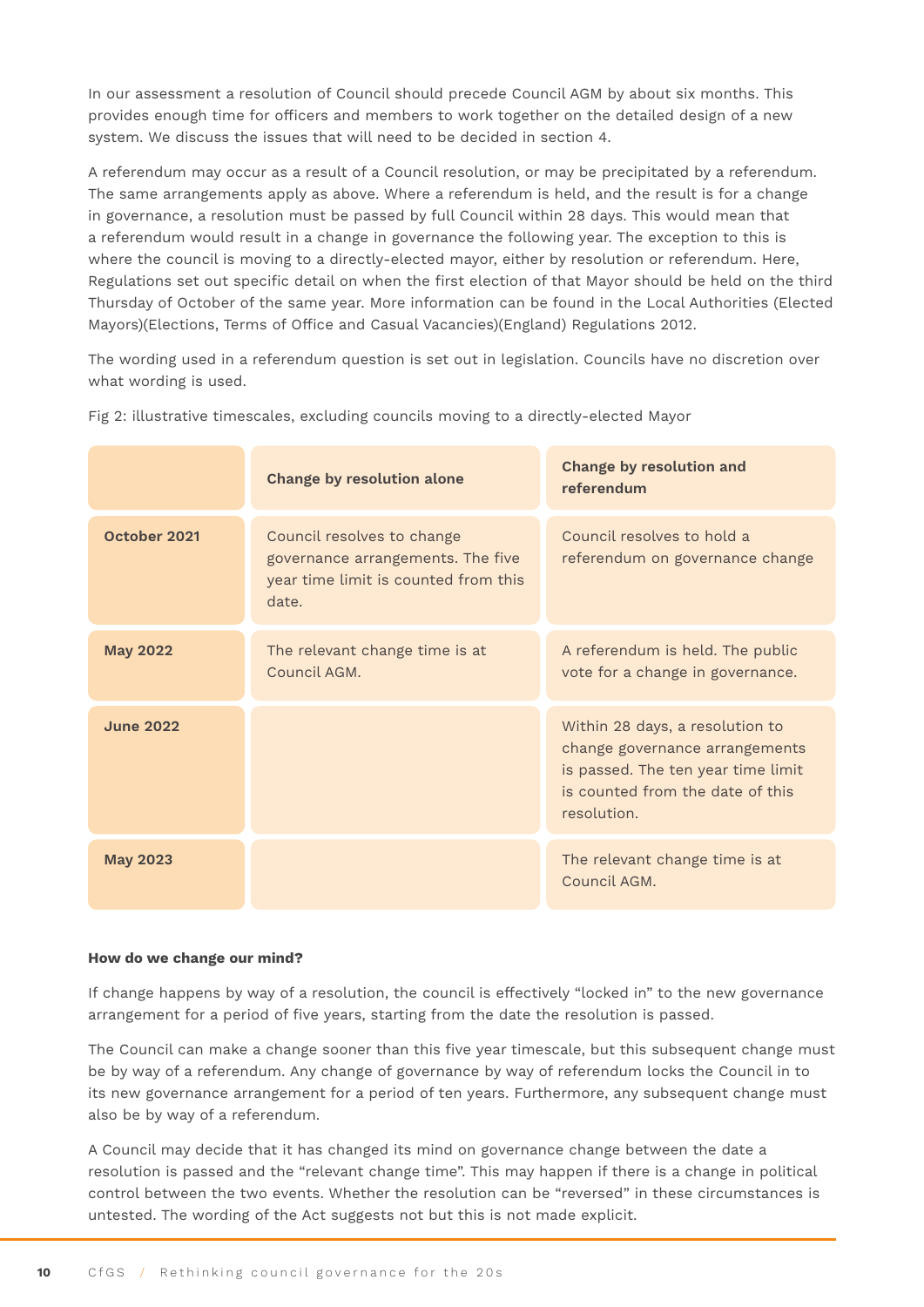#### **3.3 Hybrid arrangements**

The adoption of a hybrid model is seen as one way as developing more consensual models of decision-making without having to undergo formal changes. It is an approach taken by a range of councils which formally operate under leader-cabinet. The extent to which governance is hybridised varies from council to council – there are a range of examples below.

The path for decision-making, and the roles of councillors, will differ significantly from council to council. Often, the degree of the distinctions can be lost by the fact that hybrid working rests more on culture and accepted ways of working than other systems – on which we comment more below. As such, structures can look quite similar, leading to confusion for the casual researcher.

#### **Identifying hybrid authorities**

It is difficult to easily identify hybrid authorities. Some councils contest the use of the word; others would describe their approach as leader/cabinet but with more member consultation, or a modern version of the committee system. As councils must go through no formal process to "hybridise" their governance, and because most councils in this position do not formally describe themselves as "hybrid" authorities, there is no accurate list or set number of councils which it can be agreed operate these systems. It has been estimated that there may be 30 or 40 councils operating such systems but this is no more than an educated guess. Even many otherwise standard Leader-cabinet councils have something of a hybrid flavour to some of their operations.

#### **Common features of hybrid systems**

There are two general models:

- $\blacksquare$  A model where committees which, in the governance framework, are legally overview and scrutiny committees actually act as de facto decision-making committees. Legally, scrutiny committees cannot make decisions, so while political agreement is reached at committee the "decision" must be legally made, or ratified, elsewhere;
- A model where Cabinet advisory committees or other such bodies exist, with overview and scrutiny remaining a distinct function.

Functional operation is "hidden" behind the terms of the constitution, which tends to reflect the legal position of the authority as operating under executive arrangements. While legal decision making is highlighted as happening in Cabinet meeting (and at full Council), in a practical sense the decision path through committees can be more difficult to discern. In many cases, functional distinctions between overview and scrutiny committees and "advisory" committees are loose; scrutiny committees tend to be places for general member briefings and updates, although some make use of them as a space for policy development on complex and cross-cutting policy issues, over and above the opportunities made available in cabinet, or advisory, scrutiny committees.

To the extent that there are common features of hybrids they are:

- **A** A Cabinet which "ratifies" decisions made in committee, usually with no delegated decision-making to individual cabinet members;
- $\blacksquare$  A Cabinet which may be cross-party, or at least cross-party chairing of cabinet committees;
- A number of Cabinet Advisory Committees or Policy Development Committees. These may be cross-party, sub-committees of Cabinet, or they may be (legally) scrutiny committees. They will be the place where debate and discussion over policy happens;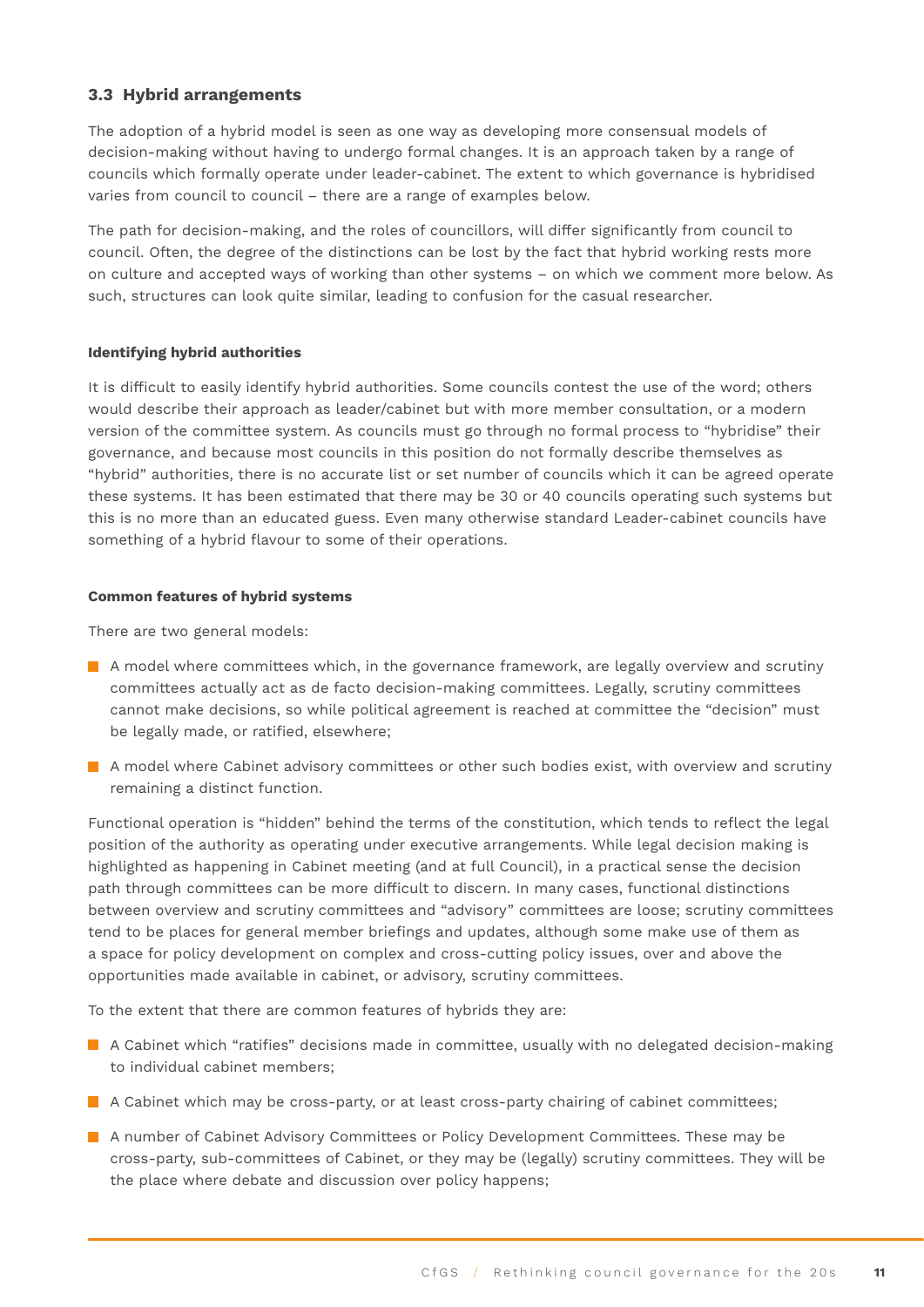- A scrutiny function that focuses on external matters, or on performance issues, because other committees take on a policy development function. Usually there will only be a single scrutiny committee in this format;
- **C** Cross-party chairs of the above bodies. If the bodies are overview and scrutiny committees then the chairs cannot also sit on the cabinet, so two separate groups of lead member might be identified.

Often, the operation of delegation and financial procedures in hybrid arrangements may also reflect an approach that gives members more oversight and control. In conventional leader/cabinet councils these may give wide power to cabinet members to oversee officer delegations; in a hybrid system these powers may rest with different people.

Frequently, "informal" mechanisms for executive control and leadership can be found in hybrid systems – so, informal Cabinet meetings may manage the progress of issues through committee, in a way that cannot always be discerned by reviewing constitutional material. In councils with large majorities, significant discussion of forthcoming decisions can also take place in Group, in ways that can be opaque both for members of the public, officers and other councillors.

#### **Making the change**

Moving to a hybrid form of governance does not engage any of the formal governance change rules found in legislation. However, discussion of the change (and some amendments to the constitution) are still likely to be necessary.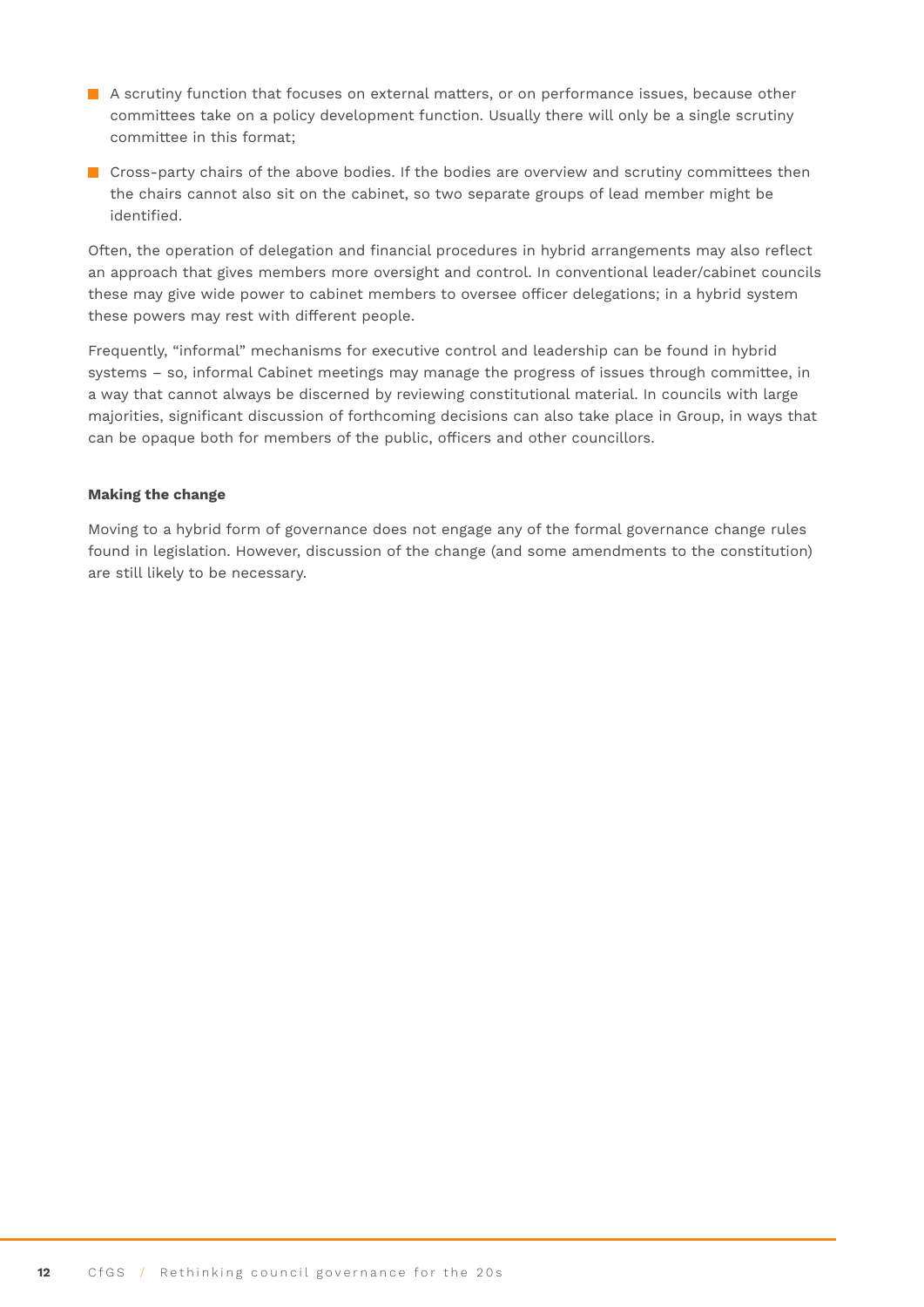## <span id="page-12-0"></span>**4. The steps to making a change**

In "Rethinking governance" (2014), we and the LGA suggested a set of steps for councils to take in deciding whether to change governance option, and acting on that decision. These continue to represent the best way to manage a conversation, and agreement, about governance change. We have however amended and updated some of the detail to ensure that it reflects the experiences of councils undergoing this work. We have also suggested how the steps can be practically carried out by a small councillor working group.

#### **Before starting: initiating the work**

#### **Step 1 Plan your approach, and assess your current position**

This involves:

- **Assessing where you are now**
- **E** Establishing what change you need to deliver what the purpose of governance change is likely to be

#### **Step 2 Agree design principles**

This involves taking from an initial assessment a sense of the council's current governance strengths and weaknesses, and using them alongside the terms of reference of the review in order to develop some "design principles".

These principles should be tangible aims that you can use for two purposes:

- **T** To reach a judgement on possible new governance models seeing whether proposed structures and ways of working are likely to live up to your objectives;
- $\blacksquare$  To return to in future to help you to come to a judgment on whether your new systems are working or not.

#### **Step 3 Think of ways to meet these objectives and put a plan in place**

This involves:

- $\blacksquare$  Exploring different ways of working
- Deciding on your overall structural needs (the point in the process where the question of which formal governance option arises);
- **Planning for the change, and where necessary laying a motion for a resolution to that effect at** full Council.

#### **Step 4 Make the change**

This is about taking the necessary legal steps – altering the constitution, deciding on the terms of reference of new formal bodies – constructing a new structure which is directly informed by the previous steps.

#### **Step 5 Return to the issue after a year and review how things have gone**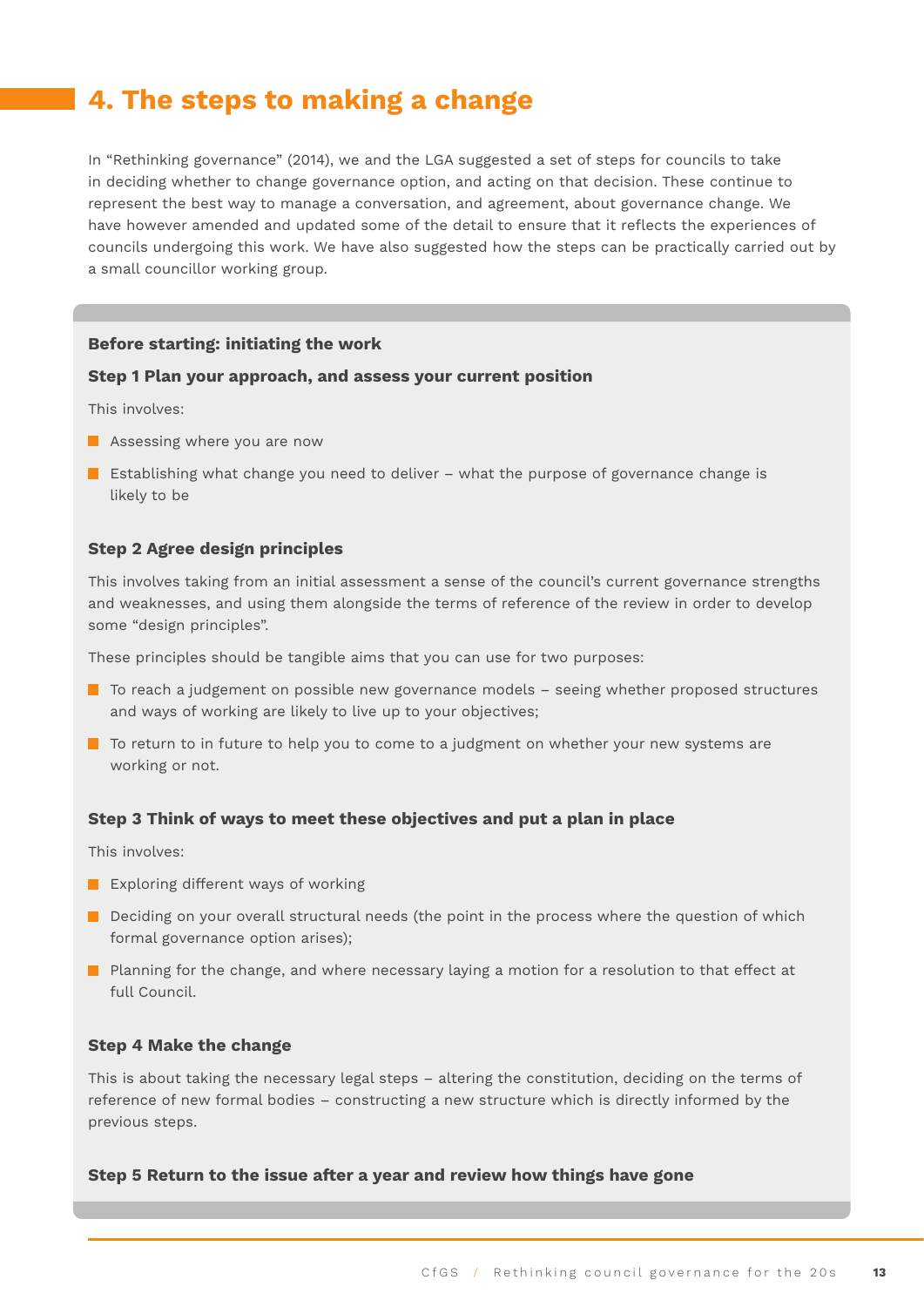Steps 1 to 3 are ones that can be carried out by way of a cross-party councillor working group. In order to carry out these steps our experience suggests that a working group will need to meet three or four times.

It is important for councillor working groups to remain focused. Governance change can be a complex and wide-ranging issue. It will be extremely tempting for councillors and officers alike to jump ahead to consider the detailed structural design of a new system. But without addressing the fundamentals sitting behind that system, much time and effort will be spent designing something new which does not, in fact, deliver meaningful change.

For this reason, we suggest that while working group meetings should be chaired by a councillor they should receive active technical advice, and some direct facilitation, by either:

- $\blacksquare$  an experienced council officer able to command the confidence of councillors and able to navigate the political context within which the debate will happen, or
- **an independent person or organisation with similar credibility.**

#### **Taking a different approach**

Of course, other methods do also exist. Governance change can be considered by a more wide-ranging democracy review – as happened in Newham in early 2020. This can provide a mechanism for drawing the public in to a larger local conversation about how the council works with local people. Other councils to have conducted such reviews in recent years include Croydon in 2019, Lewisham in 2018, Kirklees in 2017 and Cornwall in 2016.

Smaller-scale consultation exercises can also be built into the process of considering governance change. Public meetings (as happened in Guildford and Canterbury) can contribute.

In some cases, local campaign groups will exist, with the objective of bringing governance change about. We talk about these groups, and engagement with them, in the section on petitions and referendums below.

Finally, in some places an entirely different approach has been taken. In Uttlesford, a "shadow committee" was established to mirror the Council's existing decision-making processes. It is a crossparty committee convened in private, and is being used to experiment with how decision-making might operate differently under the committee system. More detail is provided in the appendix.

What follows is a possible process based on the assumption that most councils will seek to resolve these issues by way of a small, time-limited member working group, which may or may not meet in public. By and large this has been the most common approach used.

#### **Before starting: initiating the work**

Following earlier informal discussion, or following a manifesto commitment, a formal committee of the council will usually resolve to investigate governance in more detail.

Sometimes, this will be an open process – the council may not have decided that it wants to bring about a formal, legal change. Sometimes, the decision will already have been made (for example, that the council will be adopting the committee system) and a working group is being established to work through what this system should look like. The process described below is relevant to both of these situations.

A councillor working group will be established. This involves members from all parties. This may meet publicly but is more often an informal grouping of members.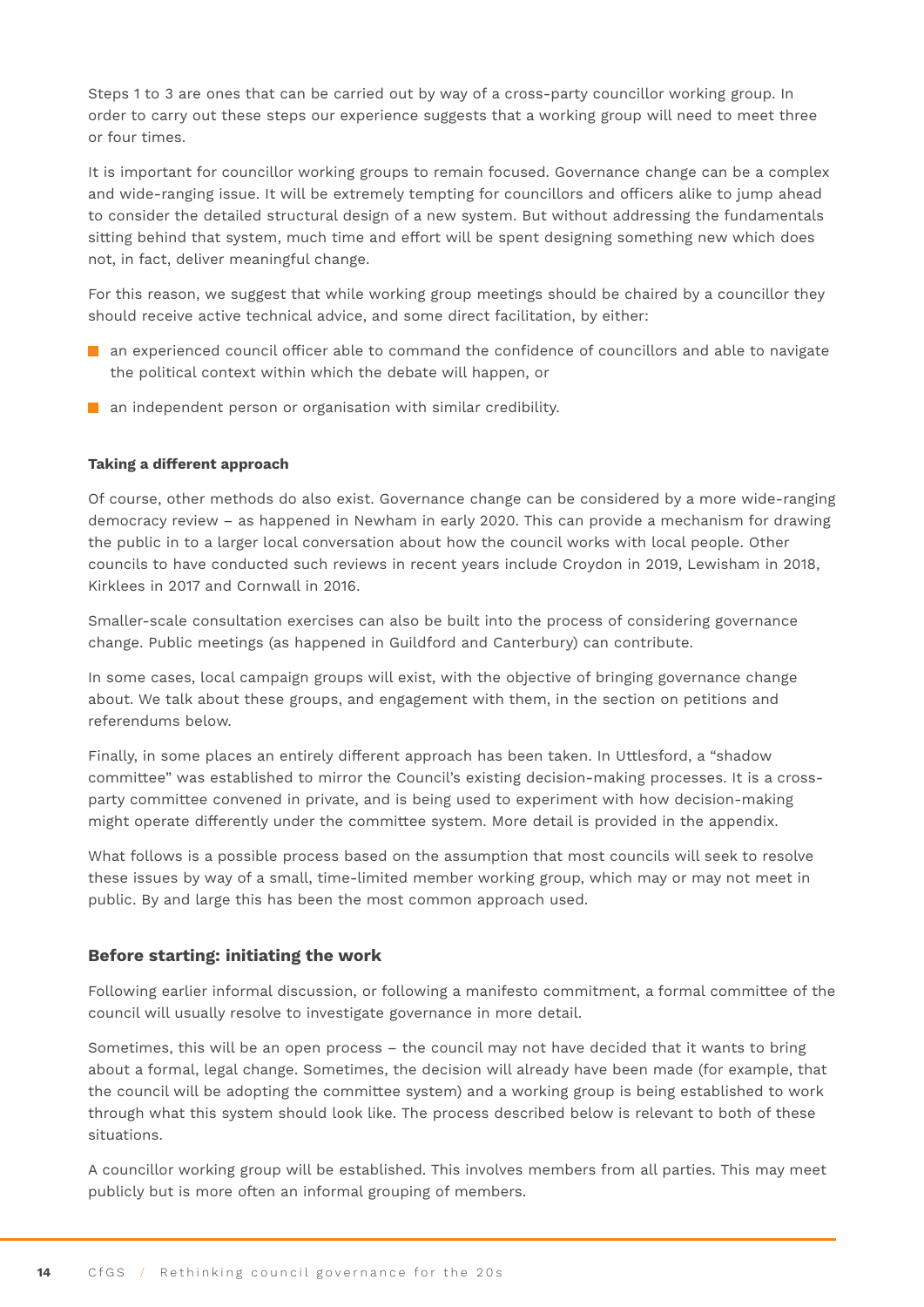The terms of reference of this working group are extremely important. CfGS recommends that, on being commissioned, terms of reference from the commissioning body be set generally. For example, they might be that a group explore issues relating to governance change and to report back.

Setting terms of reference broadly at this stage means that the smaller group of members can carry out initial reflection before refining their approach. Otherwise, terms of reference might be set before the issues, and potential solutions, are properly understood – inadvertently placing barriers in the way of councillors' work.

#### **Step 1: Plan your approach**

Overall, this process is one led by the working group, supported by officers. It involves quick thinking about the baseline position before terms of reference can be formally set.

This involves:

- **Assessing where you are now**
- **E** Establishing what change you need to deliver what the purpose of governance change is likely to be

Both of these steps can be carried out in a single meeting of a member working group.

#### **Assessment**

What are the current strengths and weaknesses of the Council's governance framework?

There will be local drivers for governance change. Understanding these drivers will aid understanding of where strengths and weaknesses might lie.

This is not about mapping the existing committee structure or creating diagrams to describe the legal process of decision-making. It is about considering the less obvious matters that might make arrangements unsatisfactory – things like:

- Strengths and weaknesses in the member/officer relationship. This might look like, for example, a commitment to involve all members in the policy development and decision making process, through scrutiny, area committees, partnership boards and cabinet decision-making as appropriate, or conversely an officer-led process where only cabinet members are seen to have any stake in decision-making and non-executives are relegated to the position of passive spectators;
- Strengths and weaknesses in the way that forward planning/work programming occurs. This might look like, for example, clarity and consistency in the way that officers approach policy development and decision-making, with plans being kept to and important, strategic decisions identified, or conversely a muddled plan composed of a mixture of operational and strategic decisions which reveals little about the priorities of decisionmakers, or the way in which they formulate decisions.
- **Strengths and weaknesses in the way that information about decisions (including background** papers) are published and used. This might look like, for example, proactive efforts to publish background papers as they are produced, and attempts made to respond positively when the assumptions in those background papers are challenged by others, or conversely an opaque system whereby attempts are not made to justify decisions and engagement is tightly controlled through consultation processes that are wholly divorced from the formal decision-making cycle.
- **Strengths and weaknesses in the way that the council involves the public in major decisions.** This might look like, for example, a commitment on major policy changes to engage those most affected by those changes, or conversely a more defensive attitude that sees members or senior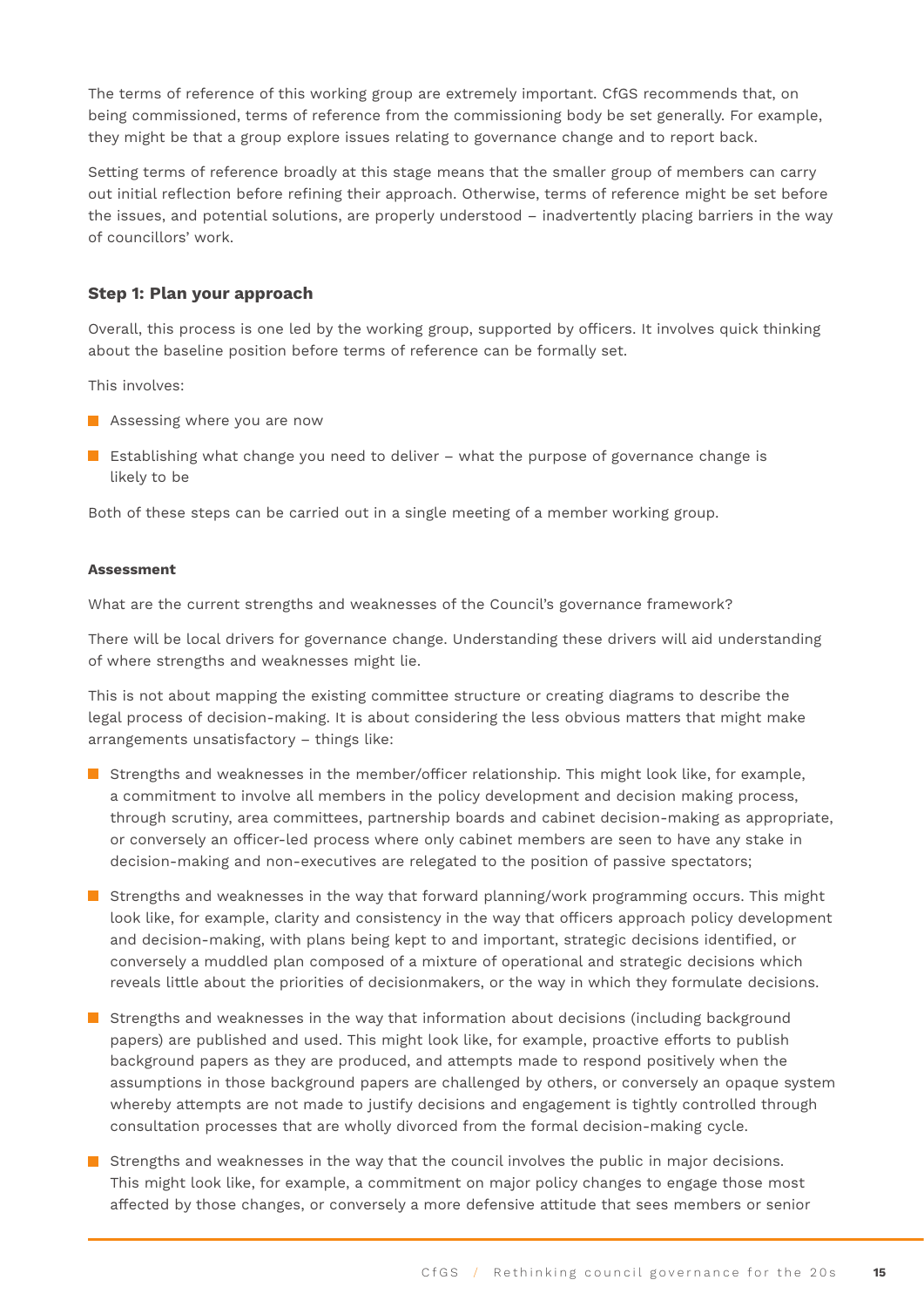officers exerting control over the agenda for fear that the public will derail necessary decisions. These strengths and weaknesses, and others like them, are not strengths and weaknesses in the various governance options per se. They are strengths and weaknesses in the way that your existing governance arrangements work in your council.

These, and other, issues may form part of the political catalyst for change. It is important that they be articulated, so that they can properly be addressed. Otherwise there is a risk that they are forgotten in what might quickly become a technical conversation.

#### **Setting terms of reference**

On the basis of the above it will be possible to set more detailed terms of reference for the working group. These will need to address:

- $\blacksquare$  How the working group can ensure that this work from the consideration of options, to the implementation and review of new arrangements – will be led by elected members?
- **N** Whether the working group will seek views from beyond the authority how can we ensure that the broad democratic expectations of local residents are built in to this study?
- $\blacksquare$  The breadth of the review is this a review just of internal council decision-making, or are there knock-on impacts on partners, who may need to be involved?

Generally speaking, reviews which have reached a firm conclusion have focused on issues like:

- Councillors' expectations on policy development, and decision-making.
	- Do councillors expect to play a part in the planning of major decisions well before those decisions come to committee, and if so how should this be managed?
	- How is the split between members' and officers' roles currently expressed, both in the scheme of delegation and elsewhere? Does this need to be rebalanced?
	- How do councillors expect to play a role in the formal act of decision-making?
- **Councillors' expectations on performance review, and review of the budget and major risks.** 
	- How hands on do councillors expect to be on oversight of operational matters?
	- What approach might provide a balance between member control and proportionality?
	- How active do councillors need to be in setting the authority's appetite and tolerance for risk?
	- How should councillors be involved in the development of the budget, review of the budget's implementation, and formal audit functions?
- Councillors' roles in the local community.
	- What local arrangements are there ward forums, area committees and local parishes and community councils – whose roles may be impacted by any change?
	- Will, and should, any change have an effect on councillors' roles as local representatives, and as problem-solvers for local people?
- What information do councillors need to carry out their roles under a new system?

The tools of appreciative inquiry can provide a good way to approach these connected issues. Having this general discussion at the outset will set some broad parameters for the work, and it will also help to manage expectations of what can, and cannot, be achieved through governance change.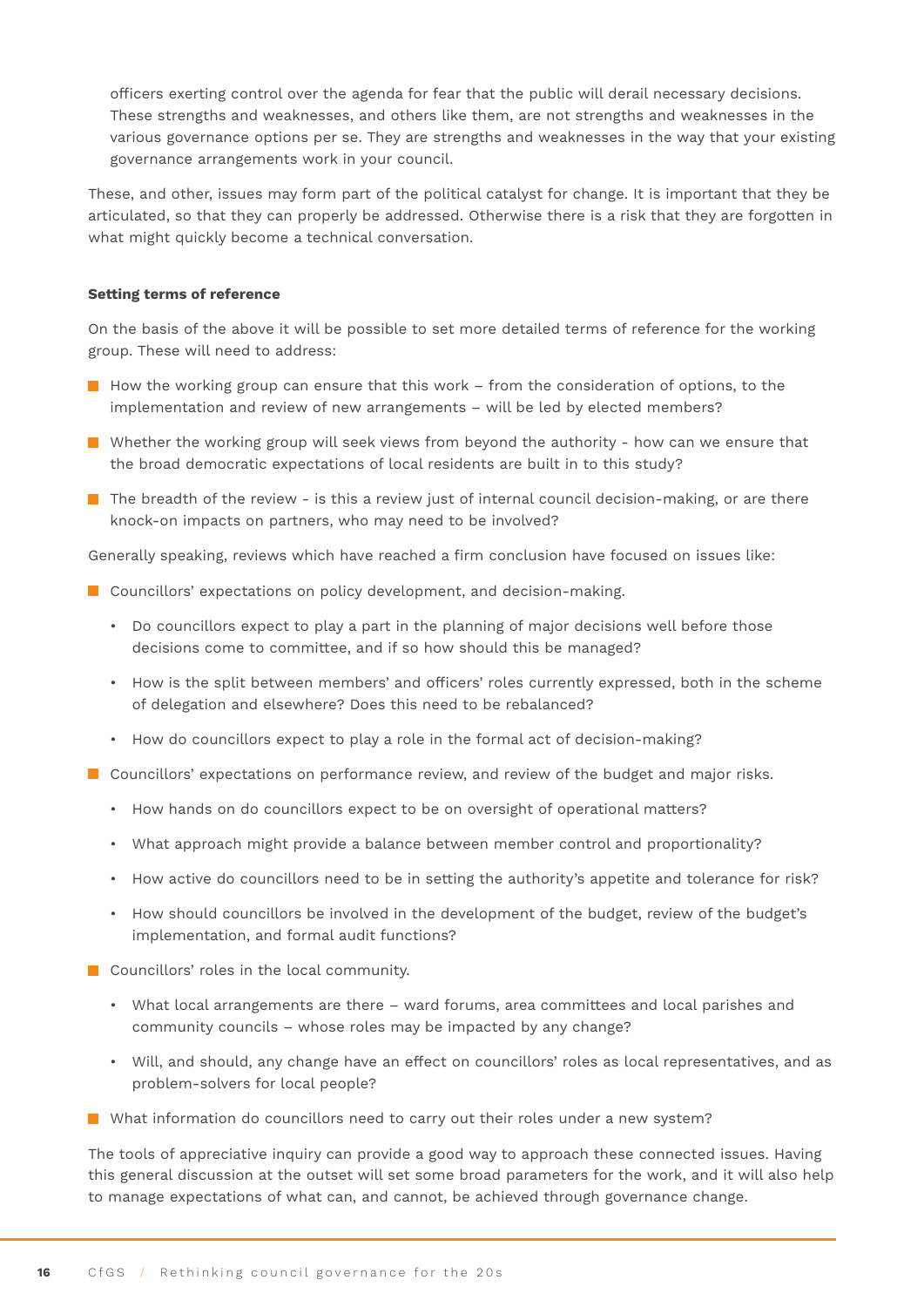On the basis of this opening conversations, councillors can begin to translate some terms of reference into some design principles against which a menu of different governance options can be judged. This is the focus of the next stage.

#### **Step 2: Setting design principles**

If you have undertaken an initial assessment you will have identified some strengths (practice and ways of working that you want to keep) and some weaknesses (ways of working that you want to stop or change substantially). These strengths and weaknesses might reflect the attitudes and behaviours of council decision-makers (both members and officers), partners, the public and others, as well as reflecting structural issues.

You can use this, along with your terms of reference, to develop some design principles. These should not be vague, general aspirations such as making the council operate more democratically or enhancing transparency. They should be tangible aims that you can use for two purposes:

- To reach a judgement on possible new governance models seeing whether proposed structures and ways of working are likely to live up to your objectives;
- $\blacksquare$  To return to in future to help you to come to a judgment on whether your new systems are working or not.

For example, you could state that any new governance system should:

- $\blacksquare$  involve councillors more in the development of key policies;
- **I** involve the more regular sharing of information about policy and performance with councillors to inform both decision-making and scrutiny;
- seek to engage more fundamentally with local people and their needs;
- $\blacksquare$  focus councillors' work on strategic decision-making or focus councillors' work on strategic and operational decisions which are of a particularly high public profile locally;

These are just examples to demonstrate the clarity you need in your objectives; there may well be others that are particularly important for your council.

#### **Step 3: Think of ways to meet these objectives and put a plan in place**

#### **Exploring different ways of working**

The design principles are the product of the work in the earlier steps which will have given you a strong sense of what you are trying to achieve and how you will judge the success of a new system. The next step is to consider the new ways of working that could allow you to make those improvements.

These are likely to include changes both to the culture of the organisation and to its systems and processes – such as:

- More consistent principles underpinning when matters are placed in the Forward Plan / schedule of key decisions, how those decisions are described and the background papers for those decisions;
- **S** Similar principles underpinning how such decisions might benefit from wider public involvement;
- Systems to support early member involvement, where needed, in major policy and operational matters. This may be an augmentation of informal briefings for members, possibly supported with the early provision of options and business case information – taking account of the need for confidentiality;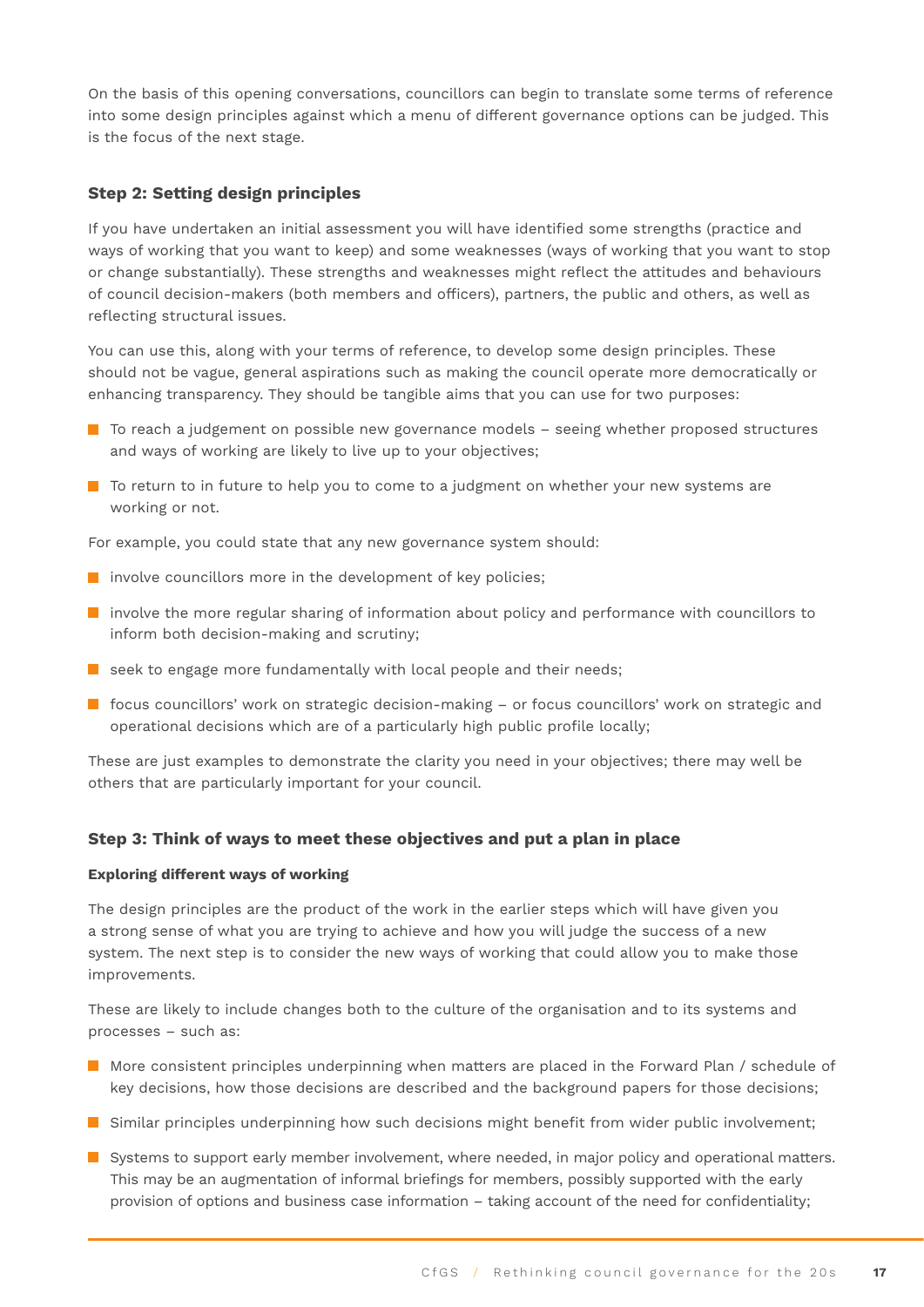- Changes to the scheme of delegation to clarify members' involvement;
- Changes to the way that procurement and contract management is overseen and directed by councillors;
- $\blacksquare$  Changes to the way that performance matters in general are reported their frequency and the scale and nature of information provided to councillors to support this.

You may find that your objectives and design principles can be met without a formal change in governance. You may, for example, be able to meet them by bolstering the role that councillors play through the overview and scrutiny process. As part of this process, you may find it useful to consider the risks in taking either formal or informal action to change governance arrangements, and to establish how you will seek to mitigate those risks.

#### **Deciding on your overall structural needs**

Only at this point will you be ready to consider whether the change you want to bring about will require.

The kinds of changes described above could, for example, be made within your existing governance arrangements. A strengthening of scrutiny arrangements, improvements to the members' access to information protocol, and other constitutional amendments, could be sufficient.

Alternatively, councillors (and officers) could consider that formal governance change is required to embed these, and other, changes.

For example, governance change can:

- $\blacksquare$  be a means of embedding a new culture of decision-making, where the protection afforded by the law and the constitution are seen as a backstop.
- $\blacksquare$  be seen as a necessary component in a wider approach to improving the way decisions are made; for example, more effective partnership decision-making or the devolution of decision-making responsibilities to a ward or divisional level.
- $\blacksquare$  may provide a means of signaling within the authority, and to those outside it, of a break with past practice and a commitment to do things better; however it will not achieve these improvements on its own.

The fundamental judgement – why make this change? – is something that will be different for every authority. The political and organisational context within which your council sits will affect the changes you make. For example some changes that, in another council, might be seen as requiring formally moving from one governance option to another to be fully embedded, in your instance may not be seen as demanding such a change. It is important to be self-critical at this point in the process. This is the final stage before you start to undertake work to implement the change itself and an opportunity to challenge assumptions and to set out the fundamental reasoning behind your decision.

#### **Planning for the change: the resolution in Council**

It will not be necessary to describe the structural detail of a formal change in the resolution being put to Council – the number of committees, their precise terms of reference and so on. You may think that this is wise in order to allow councillors to make an informed decision.

There is no specific form of words that the resolution must take. Once it is passed (only a simple majority of councillors is required) a change will automatically take effect concurrently with your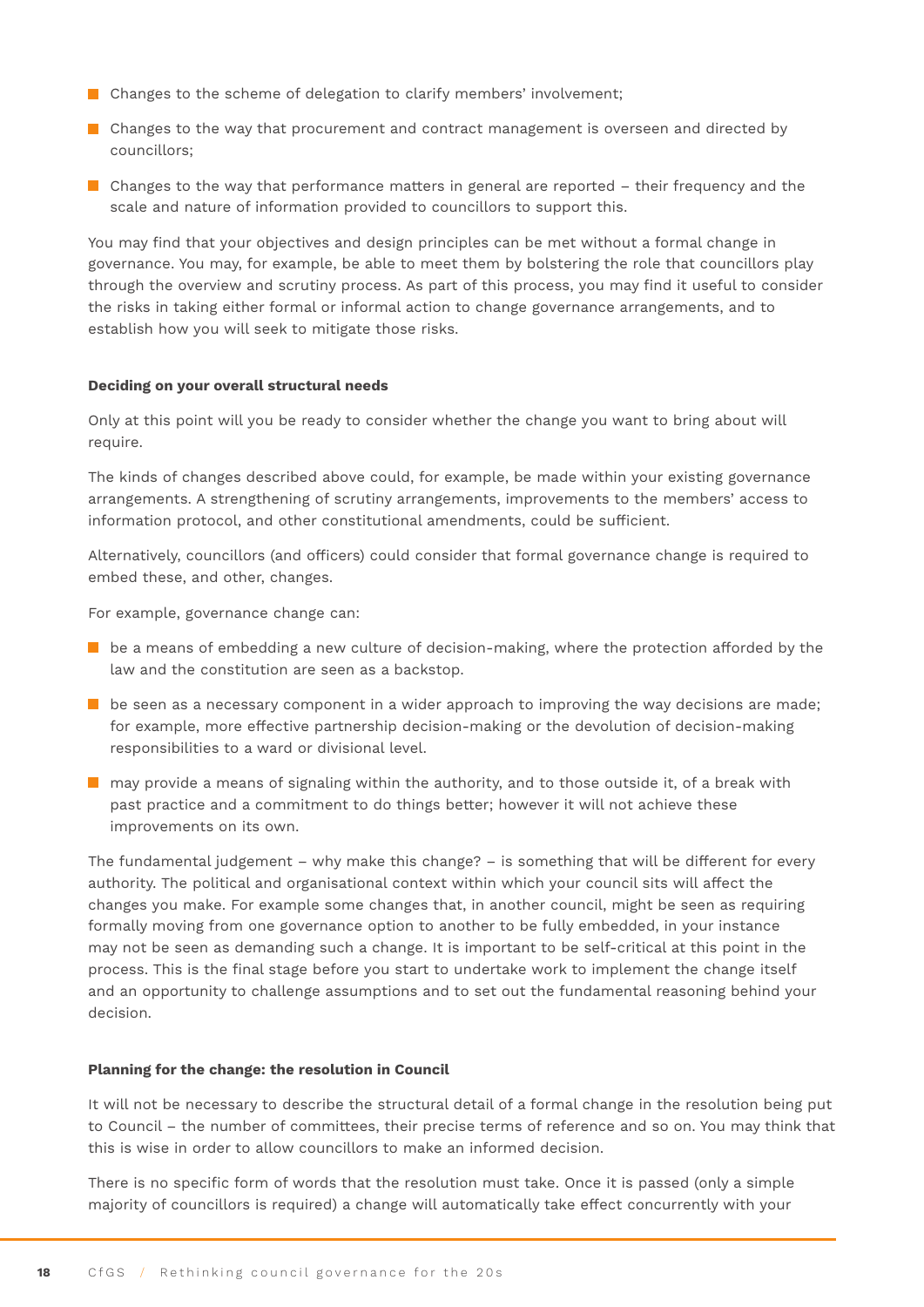next Council AGM, unless the council proposes to make the change in the following year, for example. Alternatively, the Council may choose to hold a referendum. The earlier section 3.2 sets out more detail on this.

#### **Step 4: Make the change**

Making the change is a project which should be managed using conventional project management systems. The previous steps will provide the outline and parameters of that project, and its overall objectives. While specialist project management support will probably not be necessary, the amount of work needed to put the arrangements in place for a change should not be underestimated. Skills and resources, on both the officer side and the member side, need to be in place for a change in governance to be successful.

The following are the various different council processes and systems that may need to be looked at when you are amending your decision-making arrangements, and any relevant legal issues should also be considered. You will need to think about the way you design these changes, and the way that members make decisions on their implementation (which will usually be at full council):

- **F** financial procedures, including the operation of audit
- **a** access to, and publication of, performance scorecards and quarterly financial monitoring information
- $\blacksquare$  the forward plan and corporate work programme
- **E** changes to committee structures (which can happen at a time other than at Council AGM, but usually will coincide with that meeting)

Making these changes requires time, skills and capacity, both from officers and members.

Where a formal governance change is happening the six months that we suggested is taken between that resolution and Council AGM should be enough.

It is important that the way in which these changes are made itself reflects the design principles which you have established for your new governance system. This will include the way that the change is publicised. By law, a governance change has to be publicised. You might want to incorporate ways for the public to actively feed back on the change, particularly those elements which are publicfacing. Ideally, this will constitute the continuation of a process of public involvement which began earlier in the process, as we described above.

You might also want to consider a risk plan so that you can be aware of issues or situations that could negatively affect your proposed arrangements.

In the section above we highlighted what might happen if a Council changes its mind on governance change before the "relevant change time".

#### **Costs**

As far as we know one governance option does not cost more than another (indeed many councils making the change have stipulated that a key criterion in evaluating whether or not to do so has been whether it is cost neutral in the long term).

One particular place where costs can be difficult might be in the level of Special Responsibility Allowances; these may differ between a Mayor, the Leader of a Council operating executive arrangements, the Leader of a Council operating the committee system, and so on. These will be matters for the IRP to determine, and may be difficult to predict in advance.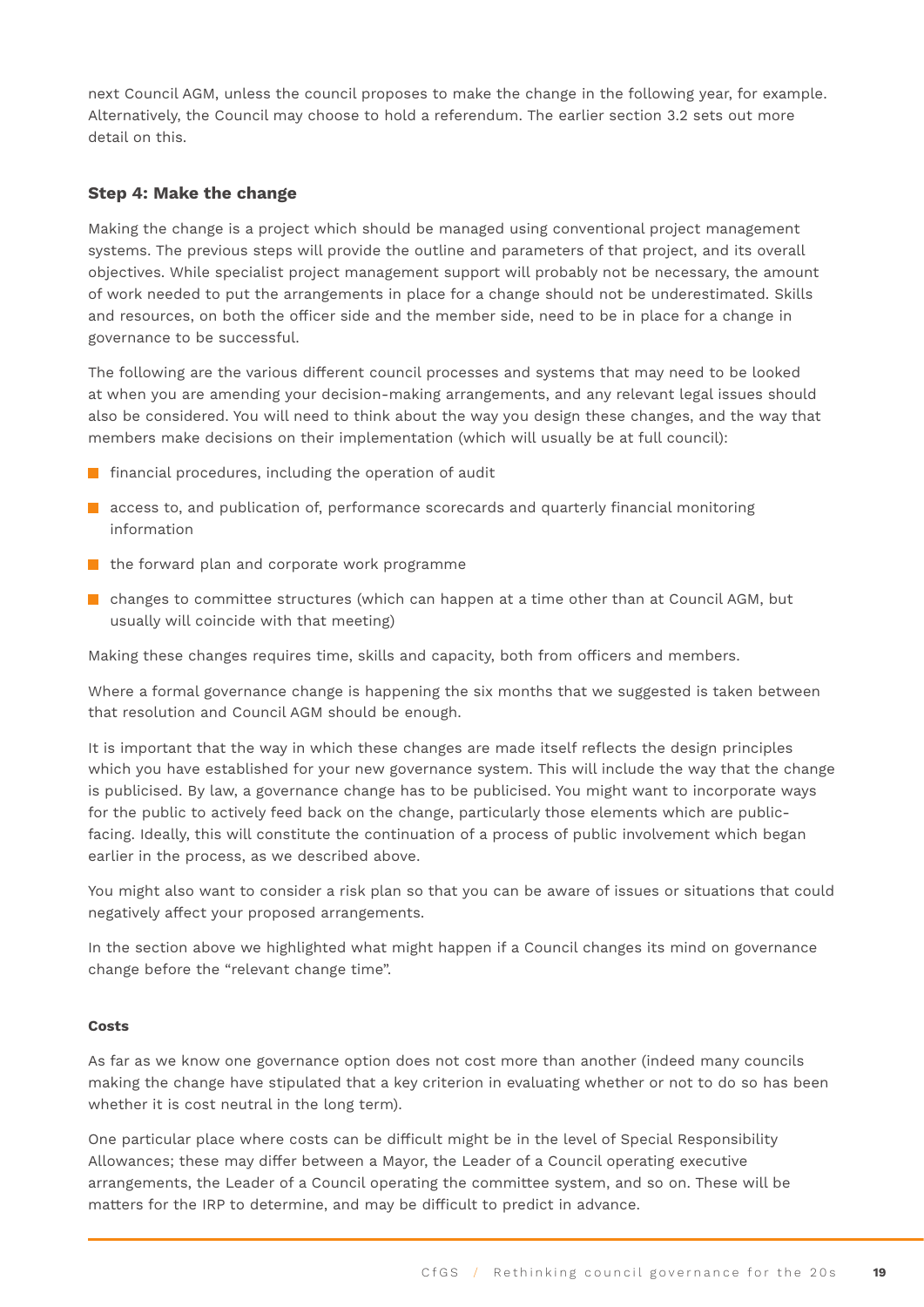Of course, the act of making the change itself does cost money. The Government's impact assessment suggested that costs would range from £70,000 to £250,000 but this seems very high (although costs will be increased where councils hold referendums). In practice we suggest that costs will be in the tens of thousands, if that, and for a move to hybrid arrangements we have reason to believe that costs will be significantly lower, which could make these kinds of change more attractive. Costs are likely to focus on:

- Legal costs, in making changes to the council's constitution and wider governance framework;
- **Other costs, relating to:** 
	- Convening member meetings to oversee the change with resource implications for members and officers;
	- Redesigning financial systems and procedures to accommodate the change;
	- Liaison with partners, to discuss and agree how business with outside bodies will be transacted – particularly important where the council may be part of a joint venture or a constituent authority of a Combined Authority.

#### **Step 5 Return to the issue after a year and review how things have gone**

It is important to evaluate how things have gone after a year or so, in order to see whether the resources you have expended in making the change in governance have made the difference you hoped. This need not be a complicated bureaucratic exercise – just a short assessment of the position, informed by insight from councillors and any other interested parties.

Tying this process to the preparation of the Council's Annual Governance Statement presents a neat way to review the issue.

If the changes have not resulted in the outcome you were trying to achieve, there are ways and means of addressing that. The detailed work carried out the previous year to plan and deliver the new governance arrangements will help with this. It may have been that your plan was too ambitious, or there may have been factors – internal or external – that were not taken into account, or that were difficult to predict (political issues, for example). If you developed a risk plan it will be much easier to identify and act on any failings. You can review the likely reasons for the failure and take action to address them, as long as you do not consider that they will require a further formal governance change.